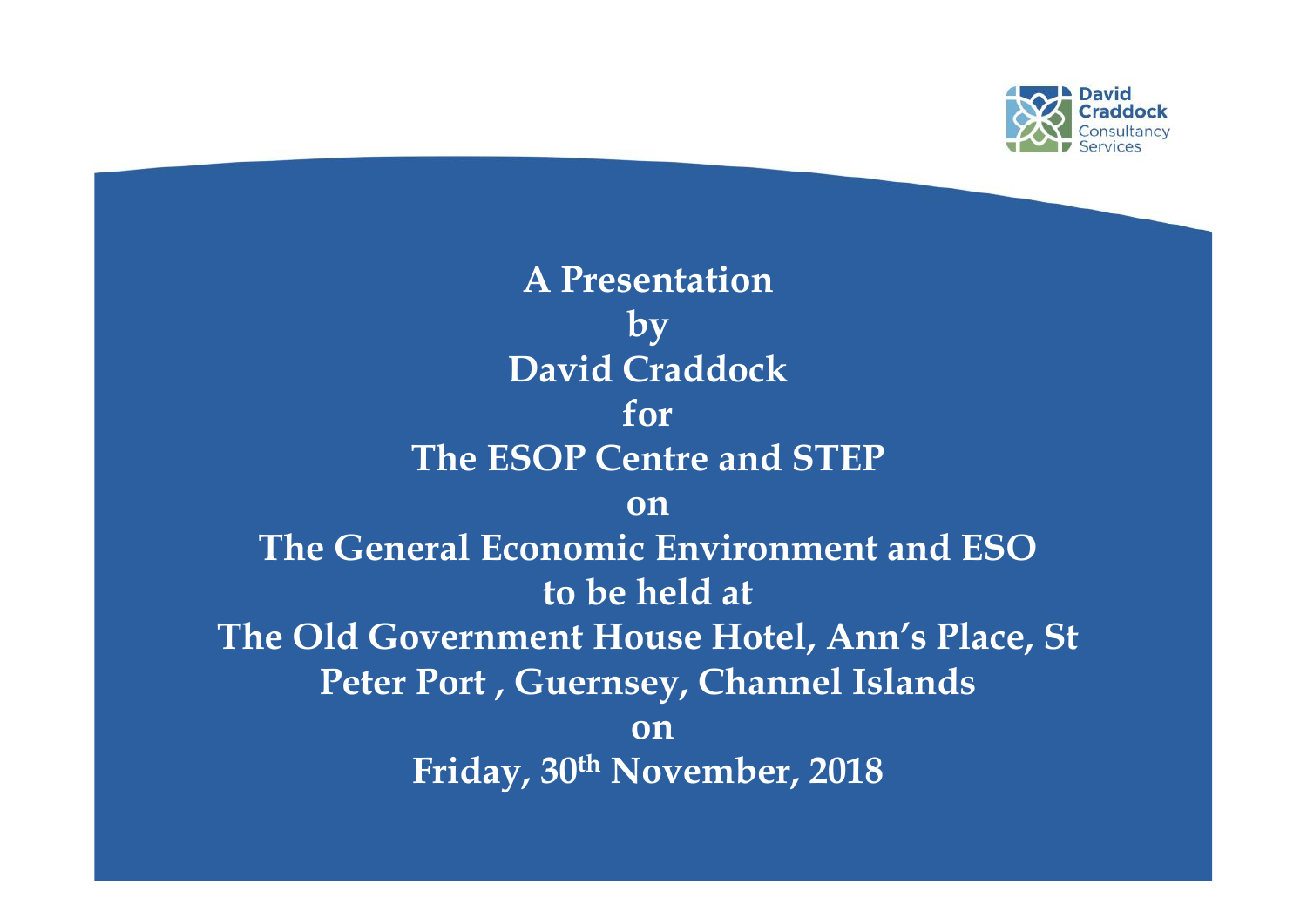

### **General Economic Environment**

#### **Key Economic Indicators with Headline Commentary**

• The increase in wages in the UK in the 12 month period to October, 2018 is 3.2% compared with the increase in the Consumer Price Index in the same 12-month period to October, 2018 of 2.4%. Source: Office of National Statistics

**Commentary:** The wage rate rise is sensitive for the Bank of England who may increase interest rates in response over and above the ¼% per annum already agreed for each of the next 3 years.

The unemployment rate in the UK as at  $24<sup>th</sup>$  November, 2018 is 4.1% compared with 3.7% in the USA, 3.4% in Germany, 9.3% in France and 10.9% in Spain. Source: The Economist

**Commentary:** The conundrum for UK business is in its direction of focus post-Brexit, looking west to a revitalised US economy or east to the EU with labour challenges in France and migrant assimilation difficulties in Germany .

The Gross Domestic Product for the UK has risen by 1.5%% over the last year compared with 3.0% for the USA, 1.2% for Germany, 1.5% for France and 2.5% for Spain. Source: The Economist

**Commentary:** The key question is whether the process of deglobalisation, with companies coming home, as evidenced in the USA, will be replicated in the UK or will Brexit scare them off into other European centres, e.g. Frankfurt or Paris?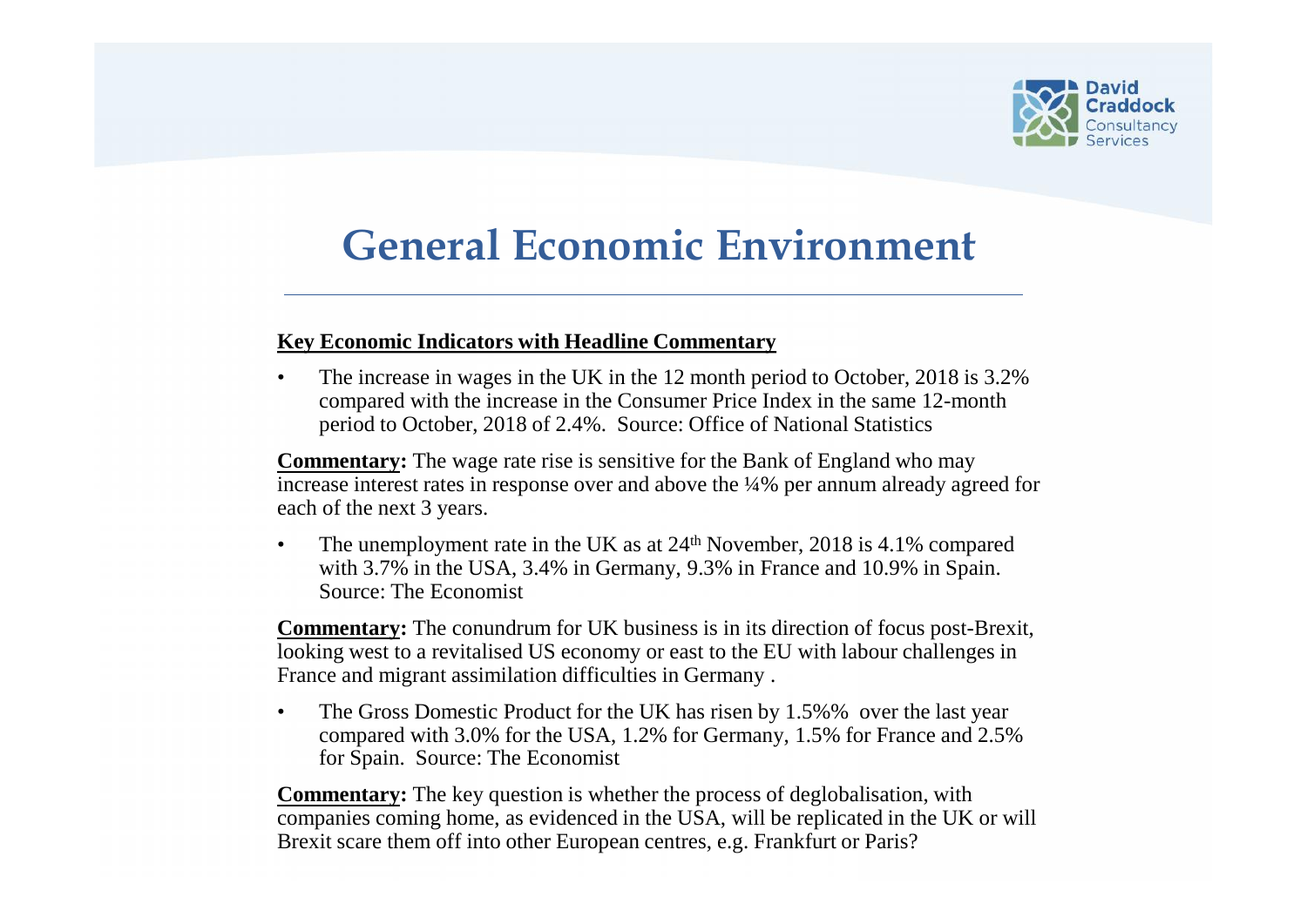

# **General Economic Environment and the Impact of the Workplace**

### **The Impact on the Workplace and Employee Share Ownership**

- The productivity per worker in the UK has risen over the last 12 months whereas the productivity per hour has fallen. This can only be explained by concluding that UK workers must be working longer hours. It is interesting to explore the implications that longer time in the workplace has on employee share ownership initiatives.
- With longer time in the workplace, employee share schemes can contribute as follows:
- $\triangleright$  With higher staff retention levels: John Lewis Partnership at 21% annual turnover compared with 38% to 43% in the sector.
- $\triangleright$  With reduced absenteeism levels: The Peel and Wilson Study 1991 evidenced a reduction in absenteeism of between 8% and 13%.
- $\triangleright$  With enhanced job satisfaction levels: The Davies Study 2011 demonstrating the sense of well-being in employee-controlled companies through long-term objective-setting.
- $\triangleright$  With improvement in business performance: The Matrix Study 2010 demonstrated higher productivity in employee share ownership companies.
- $\triangleright$  With increased economic resilience: The Lampel Report 2010 showed the resolve of employee share ownership companies to emerge from recession faster.
- $\triangleright$  With enhanced business innovation: The Burns Report 2006 captured 44% of respondent companies believing that employee shares involvement spurs innovation.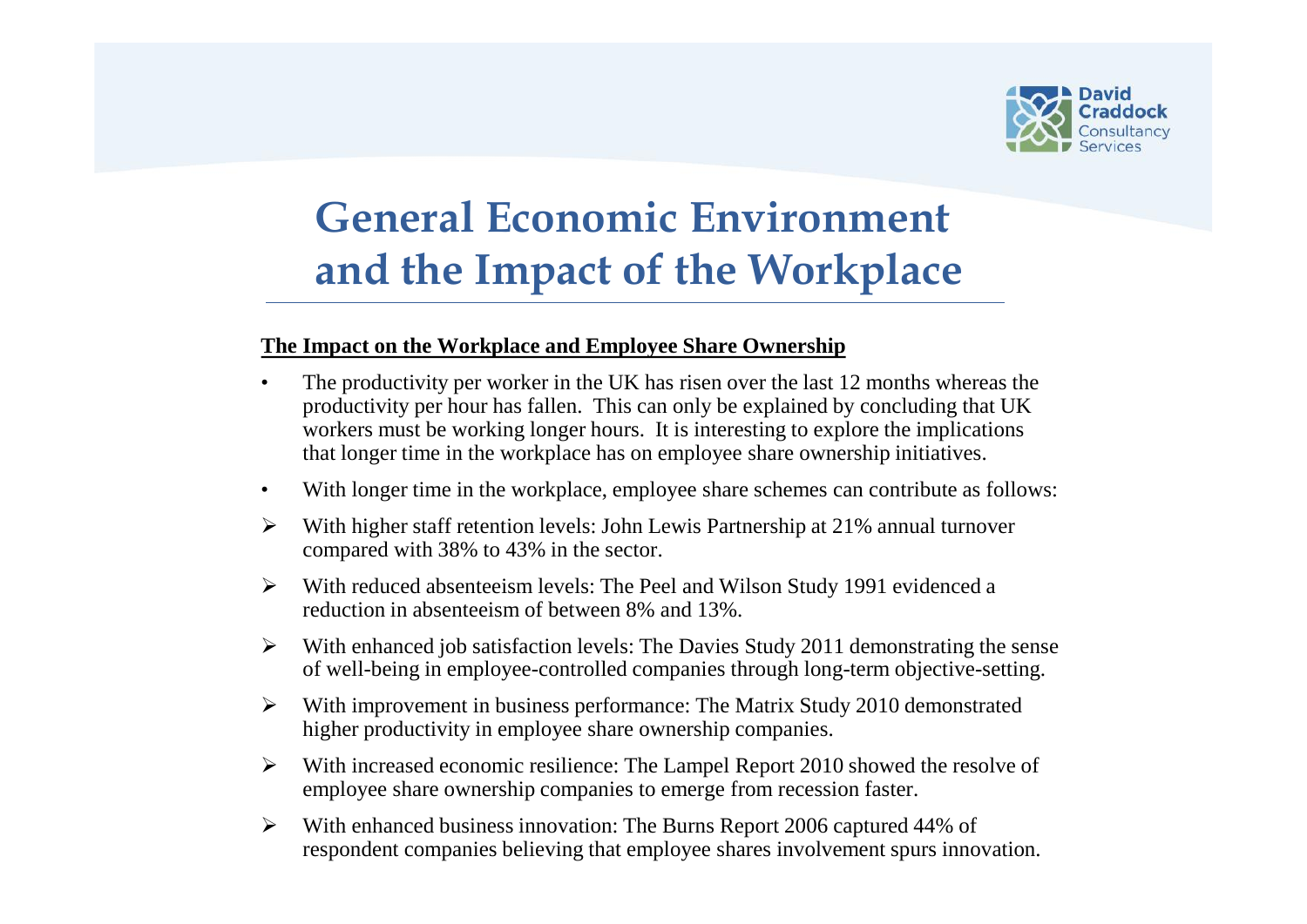

# **General Economic Environment and the Impact of Brexit**

#### **The Impact of Brexit on Economics and Employee Share Ownership Initiatives**

- The main observation is that as well as moving away from favourable economic alliances in Europe, the UK's main trading partner, into less favourable economic conditions, uncertainty is created both before 29<sup>th</sup> March, 2019 with the political gridlock and after 29th March, 2019 as businesses wait to see the outcome on key economic parameters.
- The main economic consequence of uncertainty in economic history is deflation, specifically caused by waiting to see outcomes on inflation, interest rates and employment levels. It is in the waiting, though, where the self-fulfilling prophecy comes into realisation and deflation degenerates into recession.
- The time lag for response to a stimulation package in the UK in those conditions is long, usually at least one year, to be contrasted with a favourable economic initiative in the USA, such as the recent tax cuts, where the time lag for positive response is typically only one to three months! Time lag also impacts through the time-period required to negotiate trade deals while at the same time walking away from EU initiatives such as the recently negotiated free trade deal with Japan.
- The impact on the workplace in, say agriculture and hospitality, could cause understaffing, resulting in demand-pull inflation as demand exceeds supply or cost-push inflation as UK workers demand high wages to undertake the same work. Lower exchange rates are already enhancing the profit margins of export companies and, ironically, globalisation could save the day for the UK economy.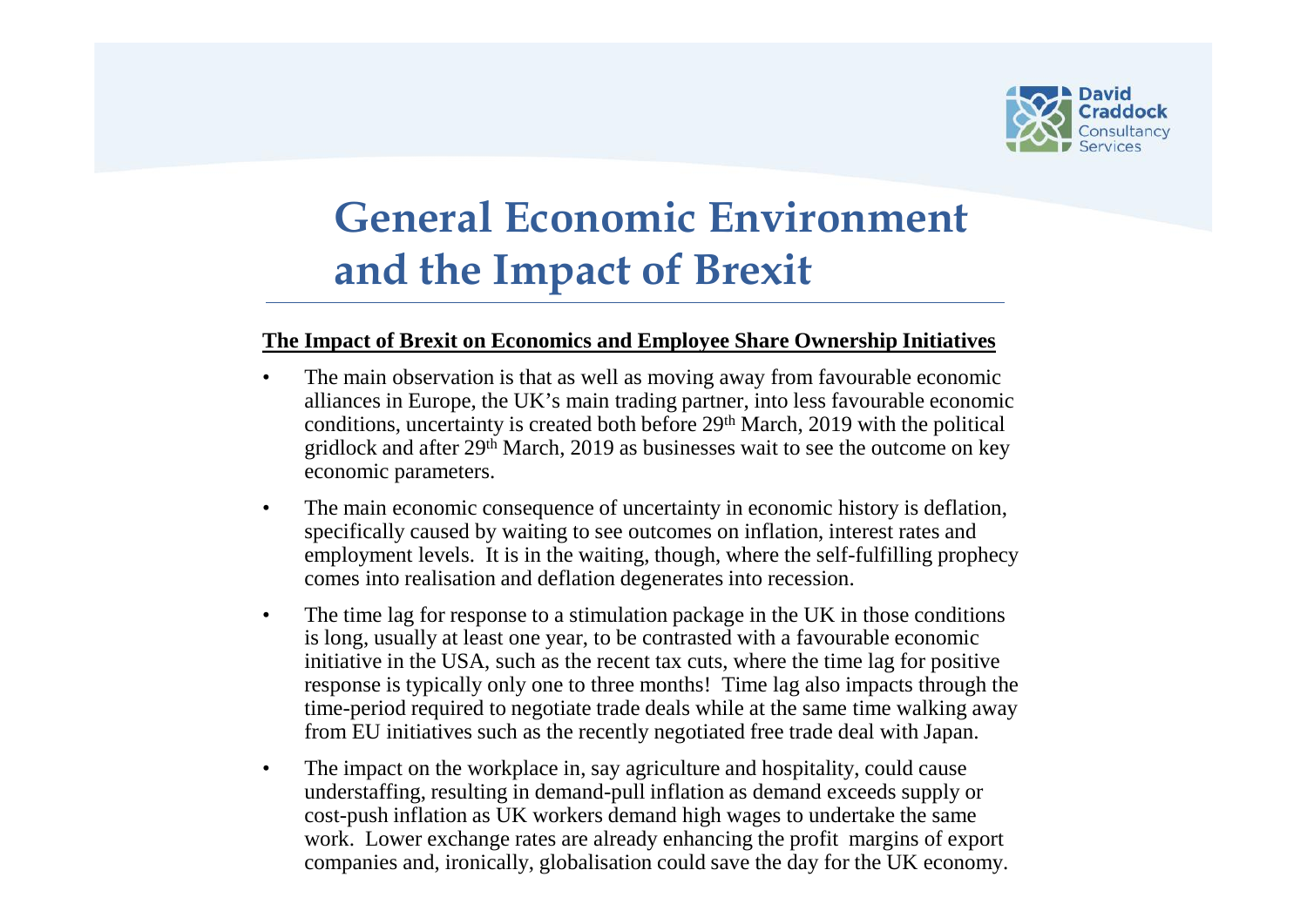

# **General Economic Environment, Brexit and the UK ESO Response**

### **The Impact of Brexit on Employee Share Ownership: In the UK**

- For profit-sharing schemes, if profits of UK companies are reduced then the employee profit share pot available for distribution will be reduced. Maybe the longer hours that employees are working will compensate and profits will not suffer.
- For saving-related share option schemes, employees may continue to save at the same levels as the accumulated cash saving is always the fall back position if the share price fails to perform. Is this the time to see a resurgence of Sharesave?
- For partnership shares, employees may not want to take the risk. Companies should consider majoring on the profit-sharing module of the Share Incentive Plan or possibly ensuring that the matching shares module is in place if they wish to uphold the strength of the partnership shares module.
- Variable reward could come back on to the agenda with a renewed vigour, possibly through a new profit-related pay initiative, as a progressive approach to avoid unemployment. Variable reward works best, according to the evidence, when it contains a meaningful element of reward through shares.
- If employees are working longer hours then there may be a move to personal performance conditions rather than reliance on corporate performance targets in circumstances where those targets cannot be met but the commitment from the workforce at all levels is stronger than ever.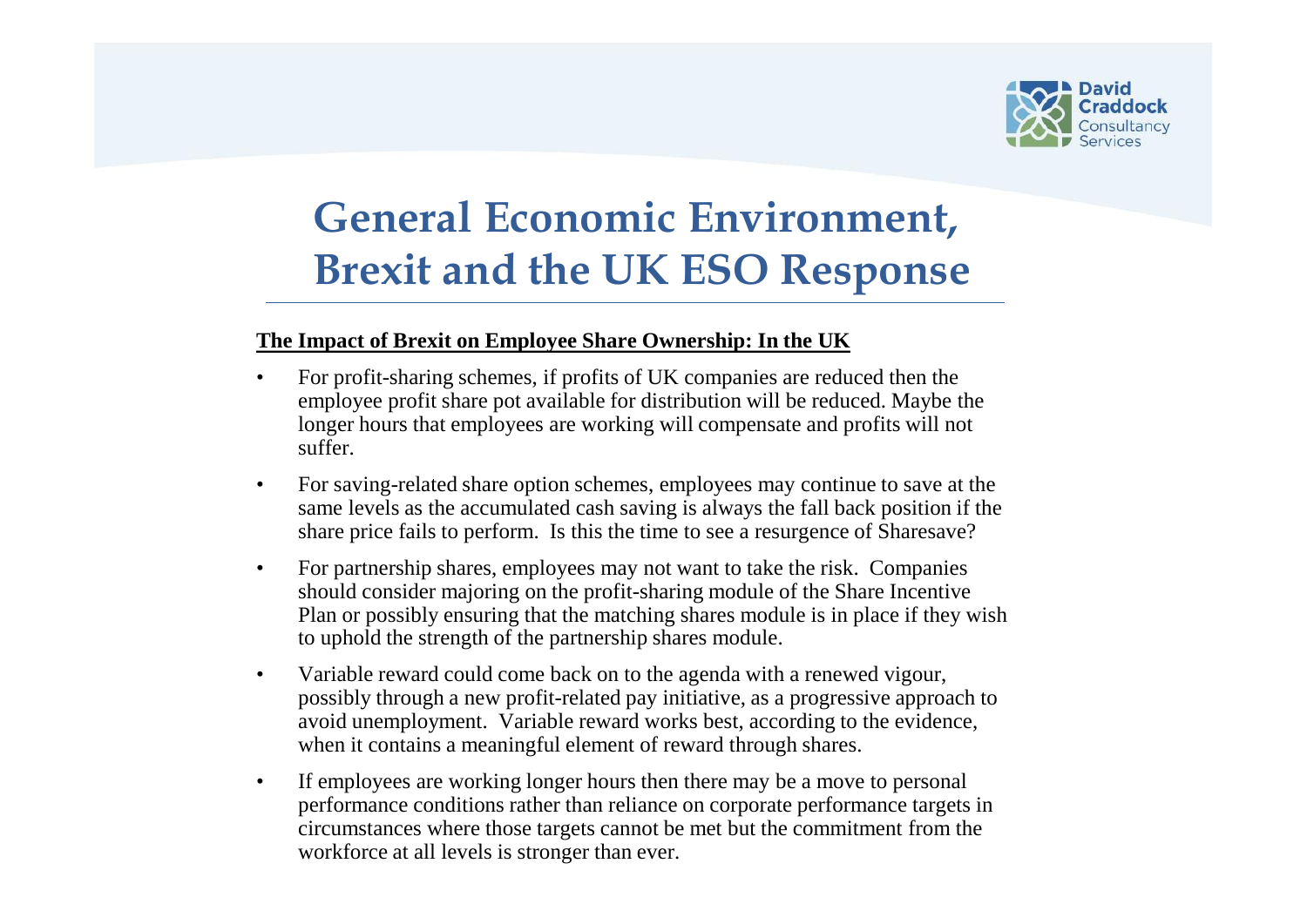

# **General Economic Environment, Brexit and the EU ESO Response**

### **The Impact of Brexit on Employee Share Ownership: Beyond the UK**

- The current decline in sterling triggered by the 2016 referendum decision has heightened the exposure in international employee share schemes to exchange rate movements, not just for savings-related schemes but for any market option pricing model, where saving is in a foreign currency or a market option price has to be paid in a currency other than the participant's home currency. The benefit to the employees could go either way depending on the swing, where they are resident and where the issuing company is resident.
- The movement of the UK away from any leadership role in the EU will undermine the momentum for the development of employee share ownership in the EU countries. The perennial question will continue to surface: why do German companies not embrace employee share ownership more readily? Part of the answer lies in the influence of major German families in the control of German companies. The leadership role to develop employee share ownership in the EU will pass to France which has its own esteemed history in the subject.
- The contribution of employee share ownership in a macro-economic environment where there is turmoil with Brexit, with tariffs wars between the USA and China and with the quantum impact of the potential reversal of globalization is to continue to bring stability to the micro-economic environment. This is done by continuing to introduce share scheme motivation and incentive as part of a business ethic that embraces wider employee participation in its various manifestations.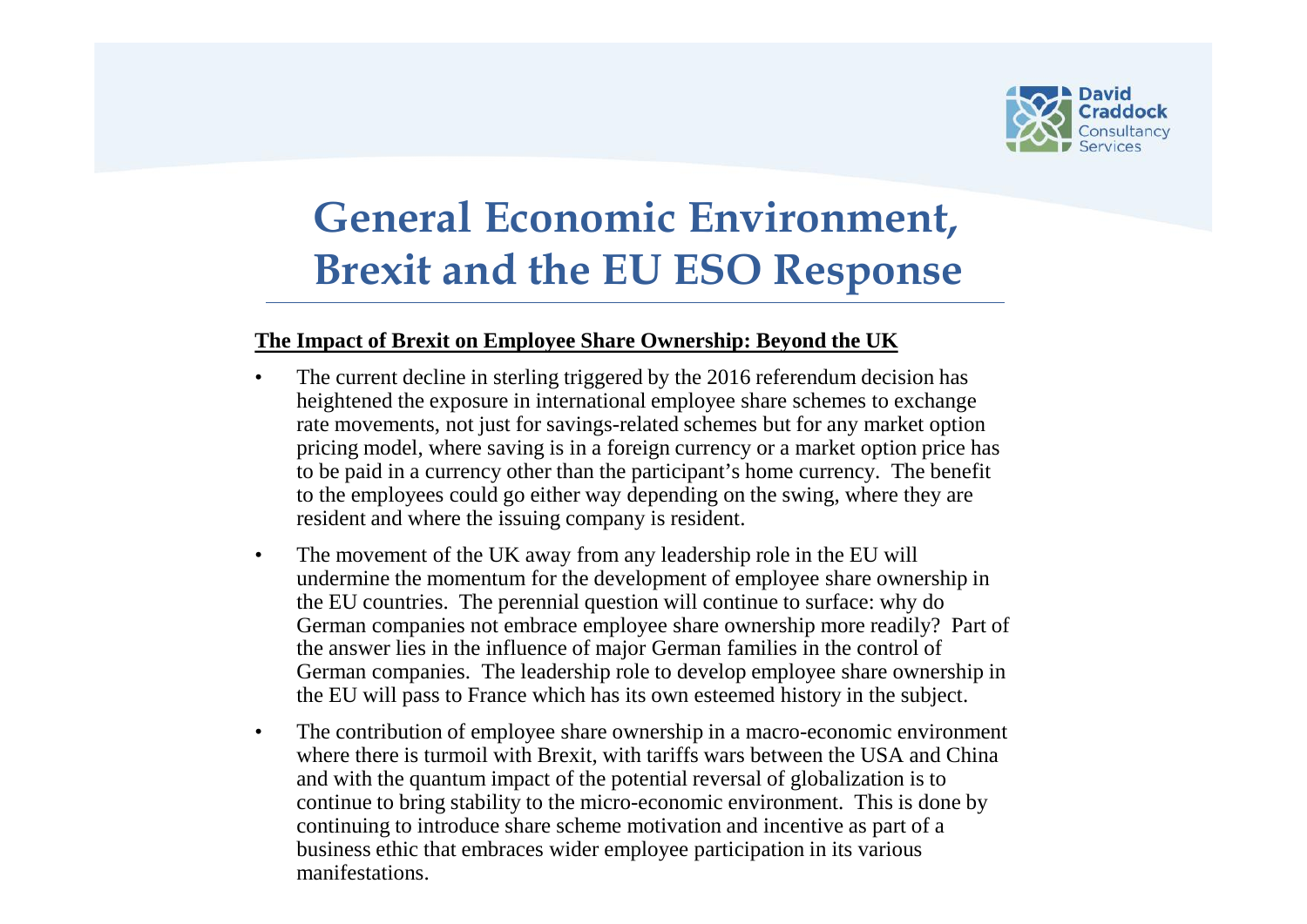

### **Current State of the Long-Term Incentive Plan**

### **The Trends from this 2018 Reporting Season in FTSE100 Companies**

- The most popular model for executive incentive continues to be the Performance Share Plan, operating of course in the guise of the LTIP structure, reinforcing the trend of some 15 years now away from traditional share options and thereby avoiding the potential damage to the scheme of having to deal with underwater options.
- The Restricted Share Plan does appear to have increased prominence but not at the senior executive level. Instead, it appears to have captured a position for the support management team for the senior executive level, i.e. the executives from the strata that aspires to the senior executive level.
- The Restricted Share Plan is also used for one-off awards to augment an existing package or to incentivise a senior employee in "an odd-ball job" that is outside the main executive reporting structure, say for example a logistics specialist recruited to address a specialist area of logistics management.
- The Deferred Bonus Plan also has a profile within a combination of schemes that might typically make up an executive package. The use of the Deferred Bonus Plan is a response to market disapproval of reward not linked to meaningful performance and the need to literally defer some element of the reward.
- The Financial Reporting Council through the Corporate Governance Code has encouraged a pattern towards executives maintaining shareholdings for typically two, maybe three years into retirement.
- The LTIP arrangements are supported by a number of performance measures and not limited to a single measure, in a resolve to produce a balanced incentive that seeks to maximise business returns.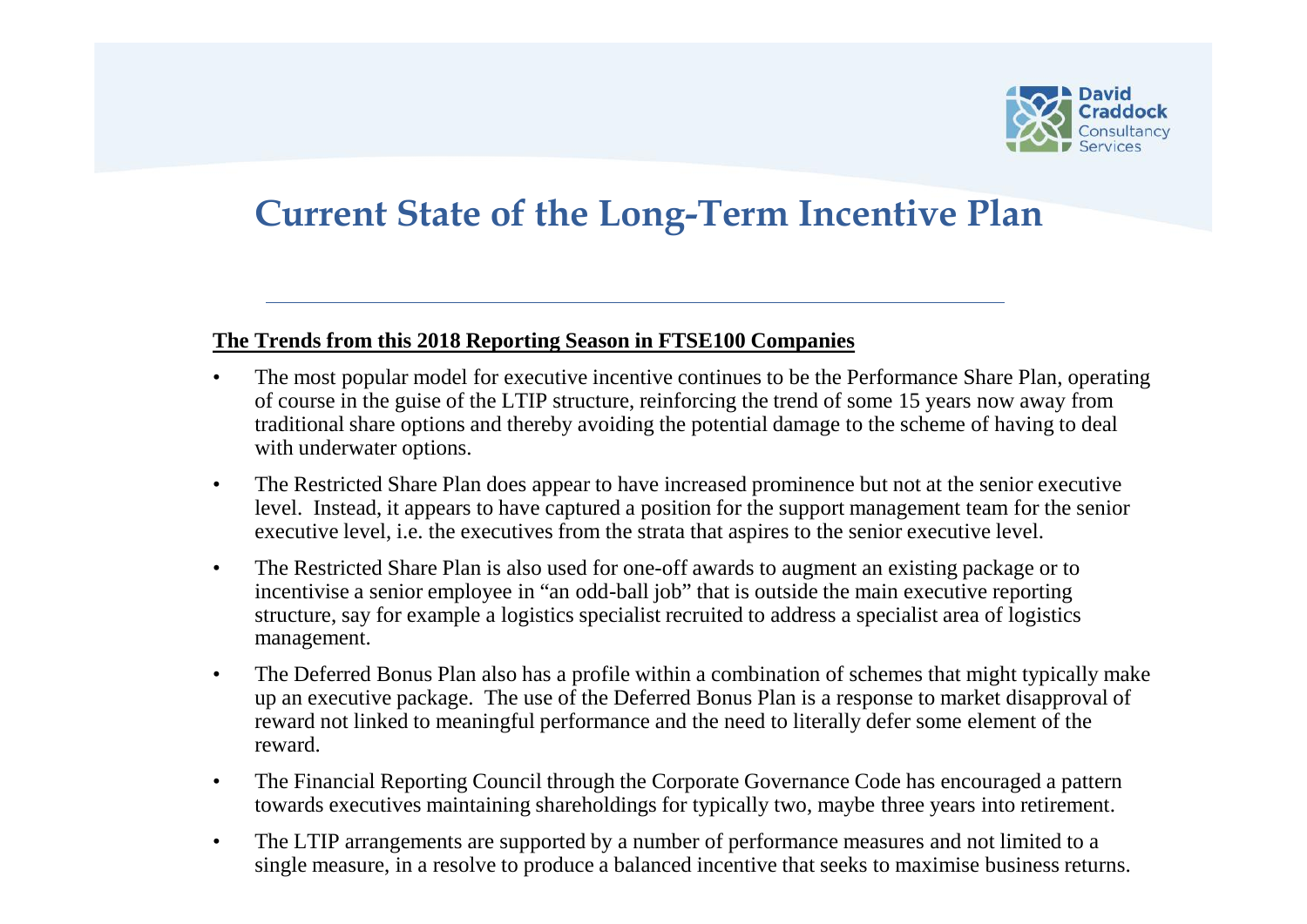

### **The Incentive Bonus Share Plan Model**

- The Remuneration Committee assesses the financial performance of the company and the individual performance of each scheme participant.
- The Remuneration Committee determines the total bonus entitlement which includes the cash payment under the annual cash bonus scheme and the share allocation under this share scheme.
- The shares are allocated through a grant of option to each scheme participant over shares held in the trust.
- The share price is set at the date of grant and is calculated by dividing the local currency gross bonus amount that is available for the share allocation by the average closing mid market price of the share over three consecutive dealing days selected by the Remuneration **Committee**
- The vesting date is the third anniversary of the date of grant.
- The opportunity to exercise is over a set period of six months.
- The employee required payment is nil.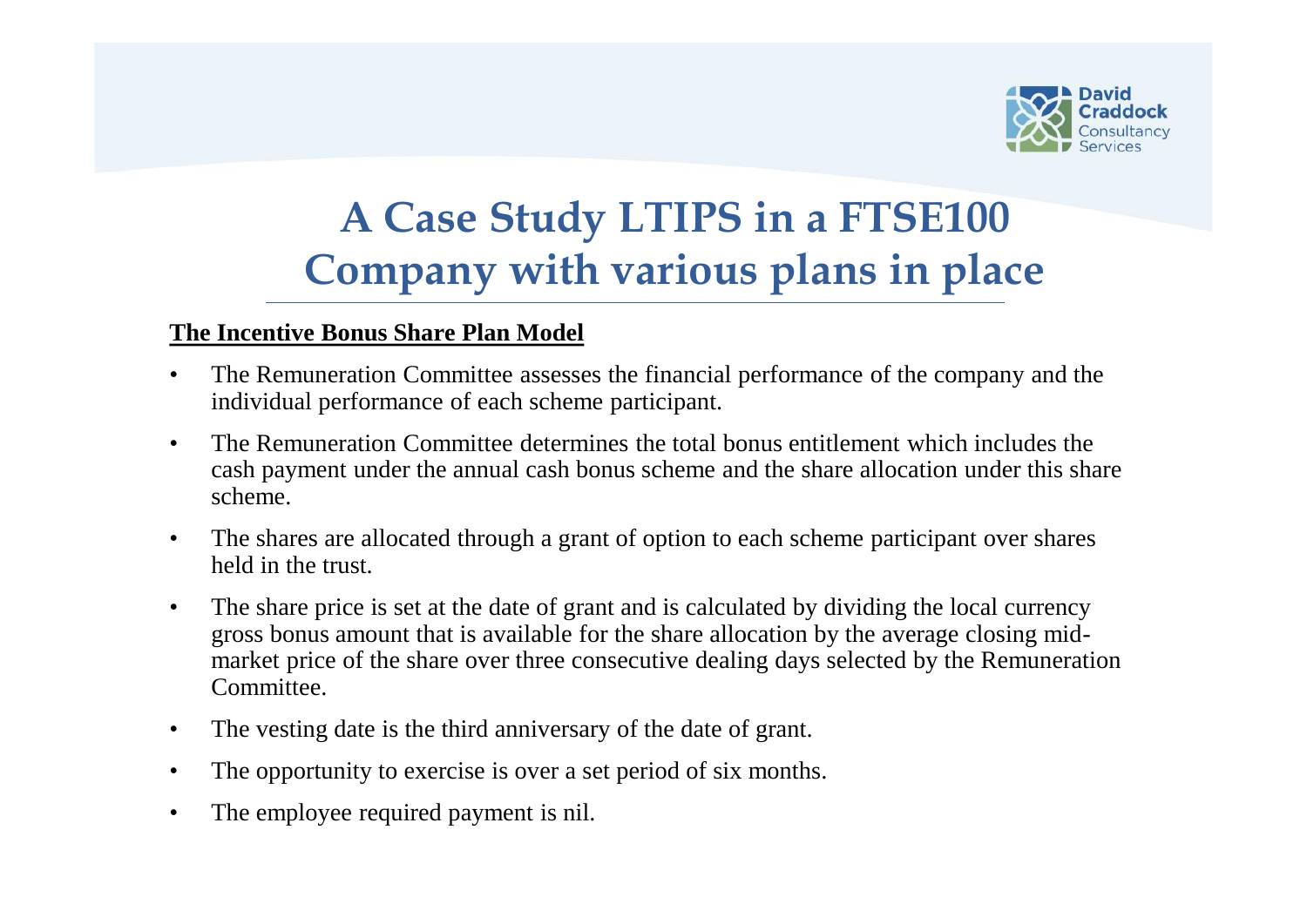

### **The Performance Share Plan Model**

- The Remuneration Committee decides upon the share allocation, based upon an agreed multiple of salary, and minutes the decision to grant the options.
- The Remuneration Committee reviews and decides upon the performance condition, notably in comparison with a comparator group.
- The shares are allocated through a grant of option to each scheme participant over shares held in the trust.
- The share price is set at the date of grant and is calculated by dividing the local currency gross salary amount that is available for the share allocation by the middle market quotation of the shares on the dealing day before the date of grant or the average of the middle market quotations during a period determined by the Remuneration Committee not exceeding the three dealing days ending with the dealing day before the date of grant.
- The Total Shareholder Return calculations are independently verified.
- The vesting date is the third anniversary of the date of grant.
- The opportunity to exercise is over a set period of six months.
- The employee required payment is nil.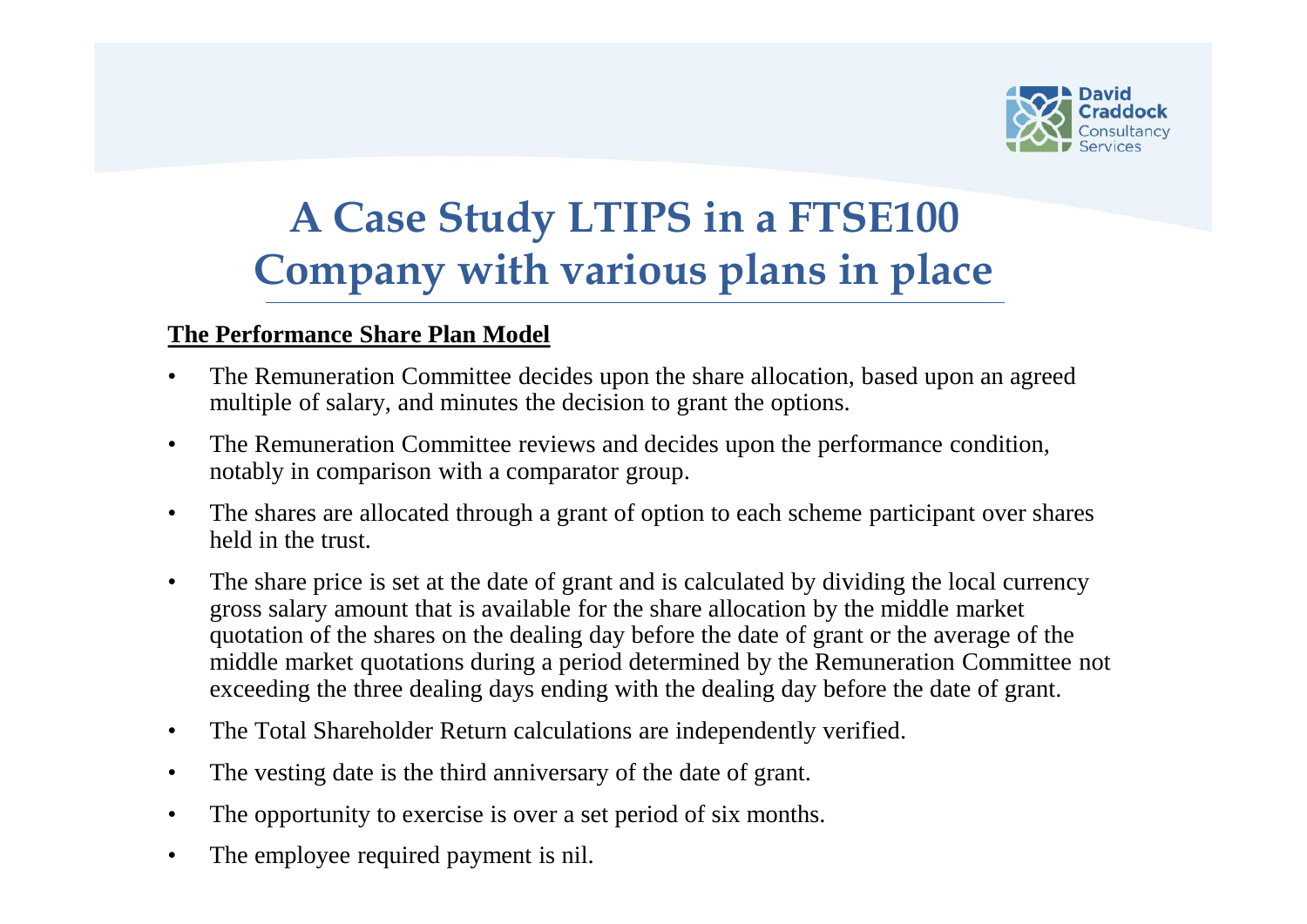

### **The Retention Share Plan Model (Version One)**

- The Remuneration Committee decides upon the share allocation, based upon whatever basis is agreed by the board.
- The shares are allocated through a grant of option to each scheme participant over shares held in the trust.
- The first vesting date for 50% of the shares over which the options have been granted is the first anniversary of the date of grant or such later date as the Remuneration Committee determines.
- The opportunity to exercise is over a set period of six months.
- The employee required payment is nil.
- The second vesting date for the remaining 50% of the shares over which the options have been granted is the second anniversary of the date of grant or such later date as the Remuneration Committee determines.
- The opportunity to exercise is over a set period of six months.
- The employee required payment is nil.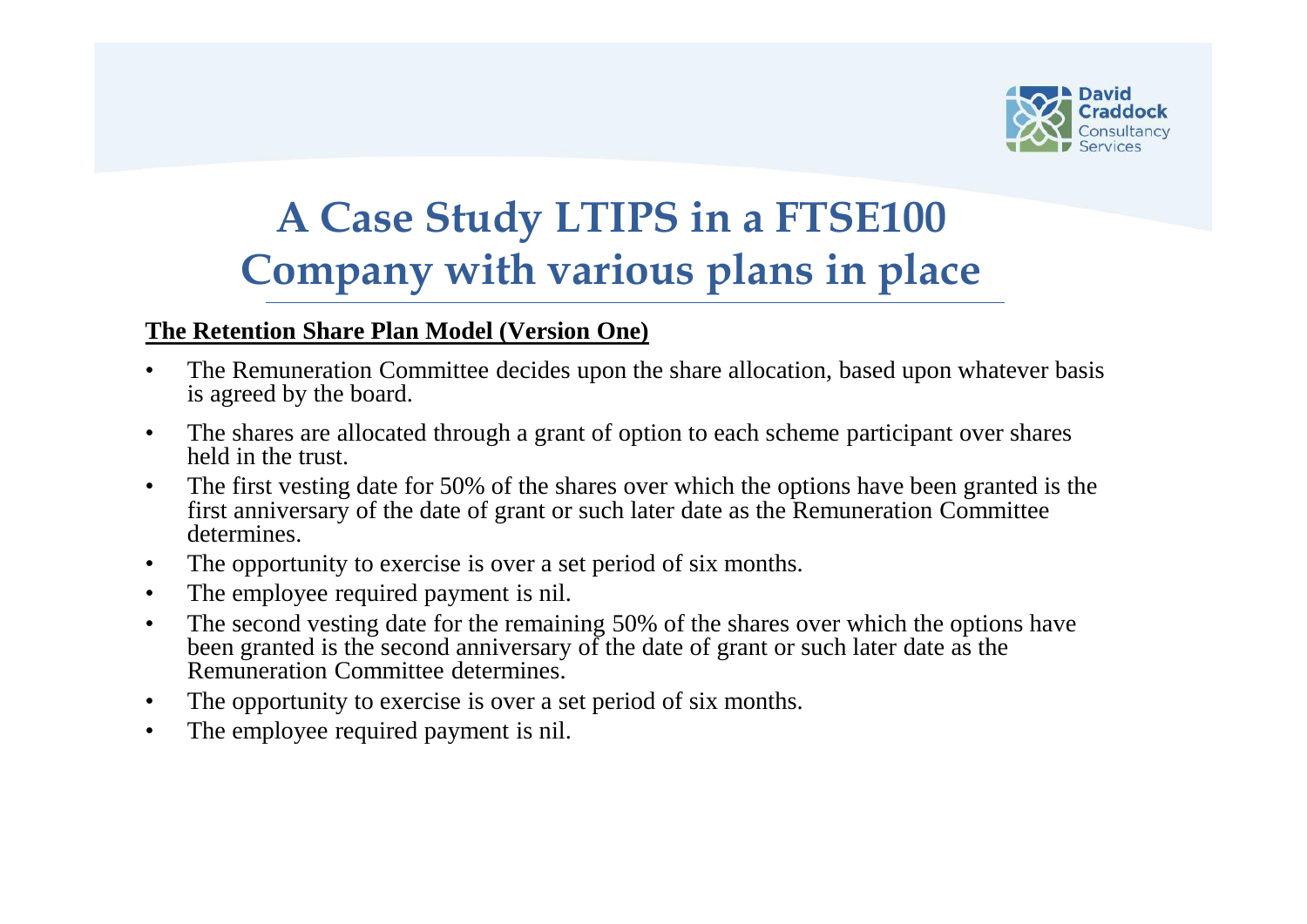

### **The Retention Share Plan Model (Version Two)**

- The Remuneration Committee decides upon the share allocation, based upon whatever basis is agreed by the board.
- The shares are allocated through a grant of options to each scheme participant over shares held in the trust.
- The vesting date for 100% of the shares over which the options have been granted is the second anniversary of the date of grant or such later date as the Remuneration Committee determines.
- The shares must be held by the scheme participants for a minimum period of two years as the minimum holding period before sale unless an event arises, for example: a takeover.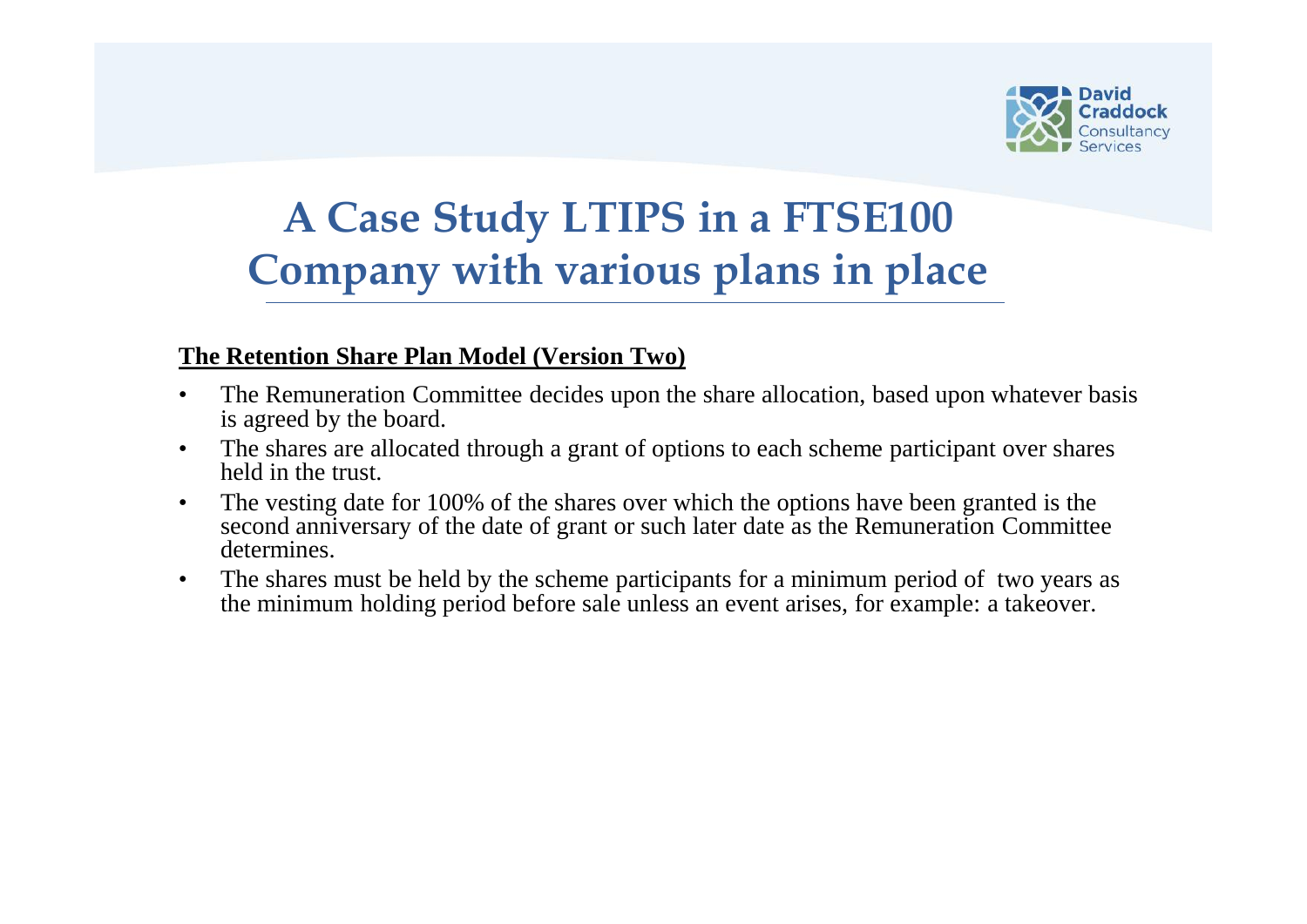

### **The Matching Share Plan Model**

- The Remuneration Committee decides upon the share allocation, based upon whatever basis is agreed by the board.
- The shares are allocated through a grant of options to each scheme participant over shares held in the trust on the condition that the scheme participant takes beneficial ownership of an equivalent number of shares through their own purchase, a matching arrangement either way depending upon the structuring of the scheme rules.
- The purchase by the scheme participant is funded either by the scheme participant's own resources or by a loan arrangement from the company, repayable through the ultimate sale of some of the shares that are made available through the scheme.
- The vesting date for 100% of the shares over which the options have been granted is the third anniversary of the date of grant or such later date as the Remuneration Committee determines.
- The shares must be held by the scheme participants for a minimum period of two years as the minimum holding period before sale unless an event arises, for example: a takeover.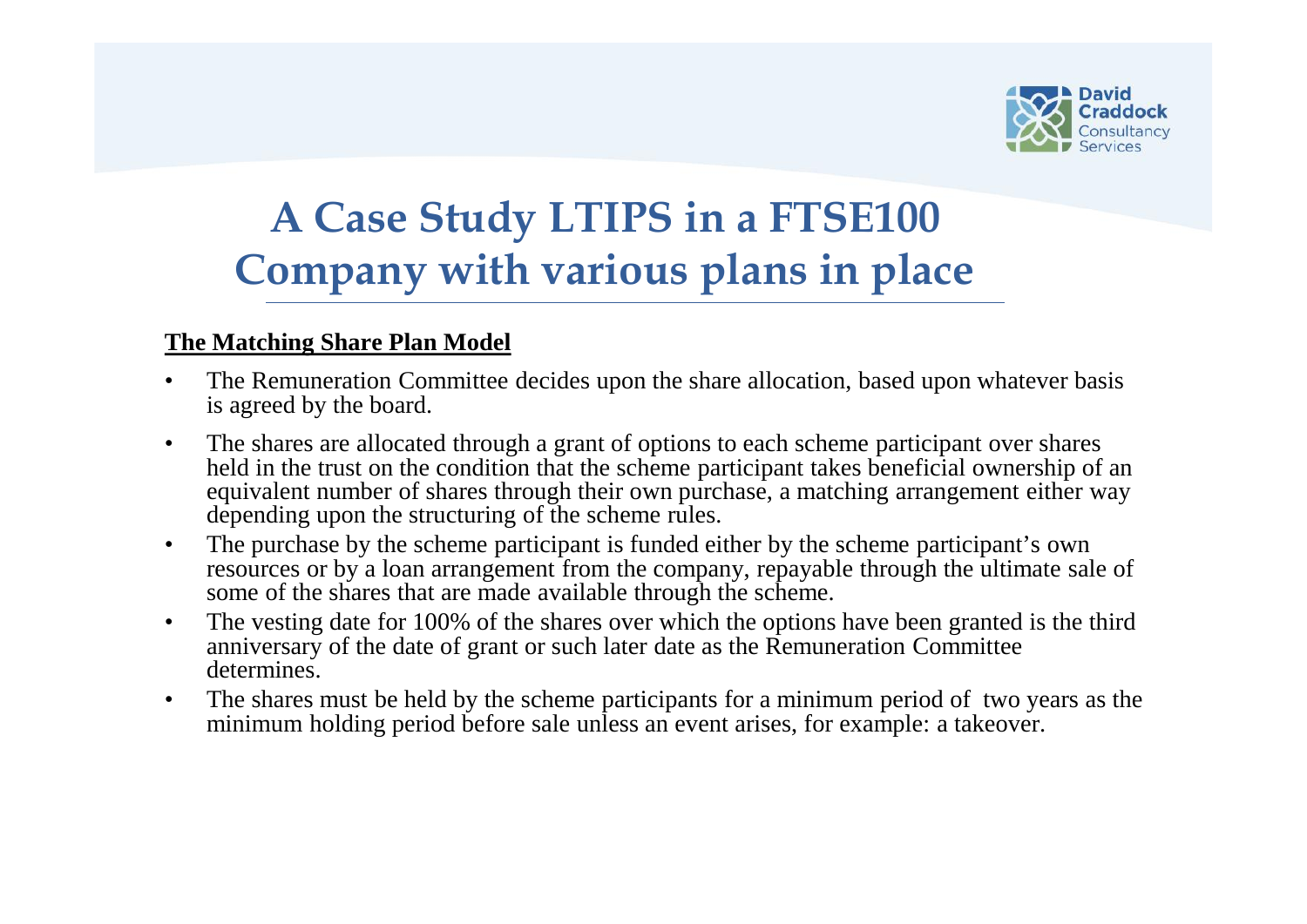

### **The Role of the Channel Islands in the Current Economic Climate**

- The role of the Channel Islands is to offer stability in supporting businesses from the UK and elsewhere through a combination of the political structures that prevail within these islands, the reputation for sound financial management and access from Europe for businesses wherever they are operating on the continent.
- If there is an impact on the Channel Islands through a downturn in UK trade, the Channel Islands may be able to rebound quicker with a shorter time lag because of its global outlook and network and because of its particular mix of business in asset management, private equity and real estate.
- The Channel Islands are outside the EU. However, they are members of the customs union and the single market. The question is: how is this affected by the negotiations between the UK and the EU? On financial regulation, if they are treated as having third country status then do they retain that status and maintain passporting rights?
- Whatever the outcome of the Brexit talks, the Channel Islands will continue to be crown dependencies with a special relationship with the UK and ties that culturally will over time evolve into working together to explore new opportunities within this changing and sometimes surprising economic and political landscape.